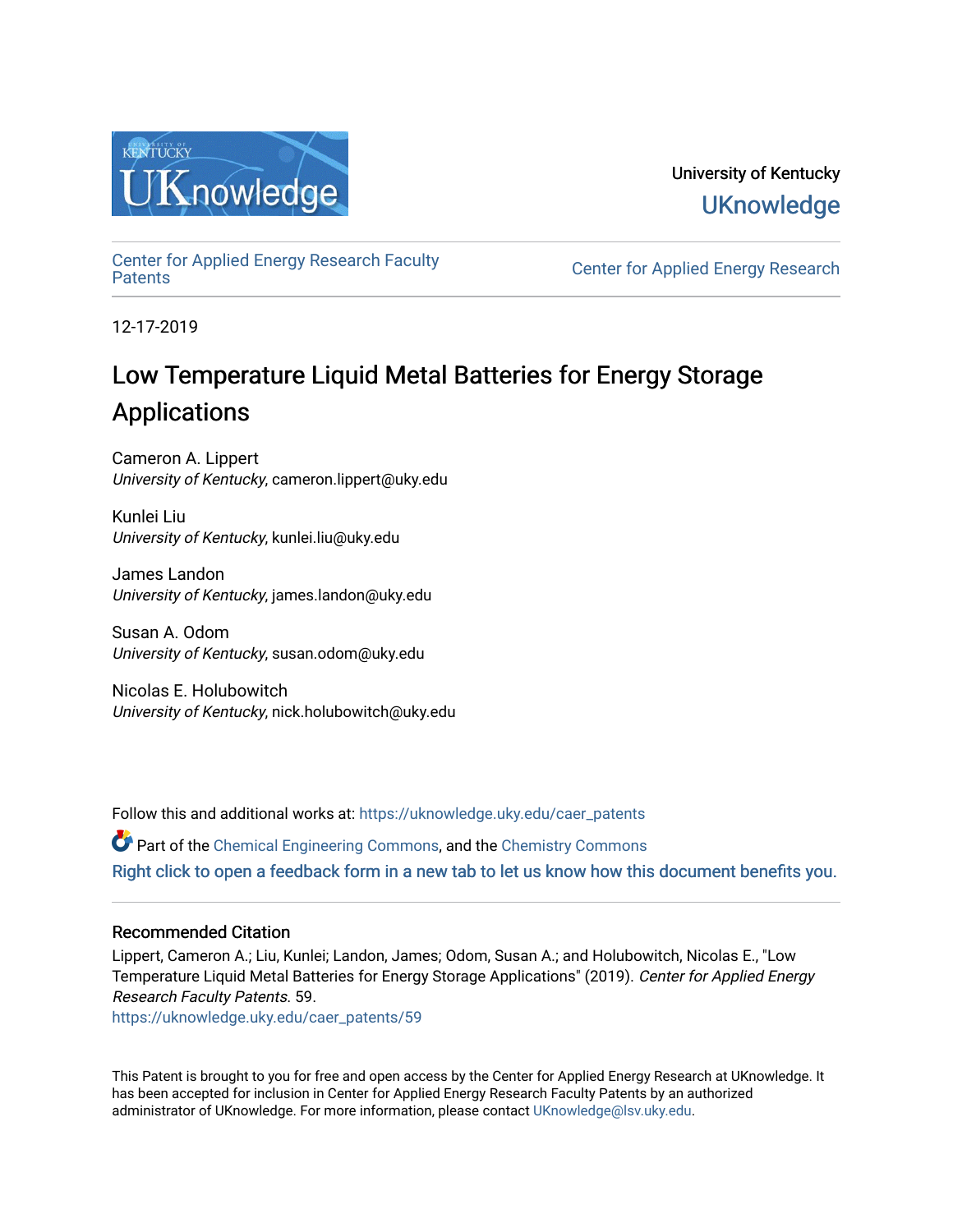

US010511061B2

## c12) **United States Patent**

## **Lippert et al.**

## (54) **LOW TEMPERATURE LIQUID METAL BATTERIES FOR ENERGY STORAGE APPLICATIONS**

- (71) Applicant: **University of Kentucky Research Foundation,** Lexington, KY (US)
- (72) Inventors: **Cameron A. Lippert,** Lexington, KY (US); **Kunlei Liu,** Lexington, KY (US); **James Landon,** Lexington, KY (US); **Susan A. Odom,** Lexington, KY (US); **Nicolas E. Holubowitch,** Lexington, KY (US)
- (73) Assignee: **UNIVERSITY OF KENTUCKY RESEARCH FOUNDATION,**  Lexington, KY (US)
- $(*)$  Notice: Subject to any disclaimer, the term of this patent is extended or adjusted under 35 U.S.C. 154(b) by 82 days.
- (21) Appl. No.: **15/405,754**
- (22) Filed: **Jan. 13, 2017**

#### (65) **Prior Publication Data**

US 2017/0214096 A1 Jul. 27, 2017

## **Related U.S. Application Data**

- (60) Provisional application No. 62/278,134, filed on Jan. 13, 2016.
- (51) **Int. Cl.**

*H0lM 10139 H02J 7135 H02S 40138 H0lM 4138 F03D 9111* 

| (2006.01) |
|-----------|
| (2006.01) |
| (2014.01) |
| (2006.01) |
| (2016.01) |

#### (IO) **Patent No.: US 10,511,061 B2**

#### (45) **Date of Patent: Dec. 17, 2019**

- (52) **U.S. Cl.**  CPC ........... *H0lM 101399* (2013.01); *H0lM 4138*  (2013.01); *H0lM 41387* (2013.01); *H02S 40138* (2014.12); *F03D 9111* (2016.05); *F05B 2220/706* (2013.01); *H0JM 2220/10* (2013.01); *H0JM 2300/0057* (2013.01)
- (58) **Field of Classification Search**  CPC ... F03D 9/11; F05B 2220/706; H01M 10/399; H01M 2220/10; H0lM 2300/0057; H0lM 4/38; H0lM 4/387; H02S 40/38 See application file for complete search history.

## (56) **References Cited**

## U.S. PATENT DOCUMENTS

| 3,912,999 A |             | $10/1975$ England     |  |  |  |
|-------------|-------------|-----------------------|--|--|--|
| RE30,392 E  |             | $9/1980$ Roche et al. |  |  |  |
|             | (Continued) |                       |  |  |  |

### FOREIGN PATENT DOCUMENTS

| EP          | 1363343 A1 | 11/2003     |
|-------------|------------|-------------|
| $_{\rm IP}$ | S5530110 A | 3/1980      |
|             |            | (Continued) |

## OTHER PUBLICATIONS

English machine translation of JPH1140192. JPS5530110-Abstract only available; also published as JPS5843869-English machine translations.

*Primary Examiner* - Adam A Arciero (74) Attorney, Agent, or Firm - King & Schickli, PLLC

## (57) **ABSTRACT**

The present invention relates to a molten metal battery of liquid bismuth and liquid tin electrodes and a eutectic electrolyte. The electrodes may be coaxial and coplanar. The eutectic electrolyte may be in contact with a surface of each electrode. The eutectic electrolyte may comprise  $ZnCl<sub>2</sub>:KCl.$ 

## **6 Claims, 11 Drawing Sheets**



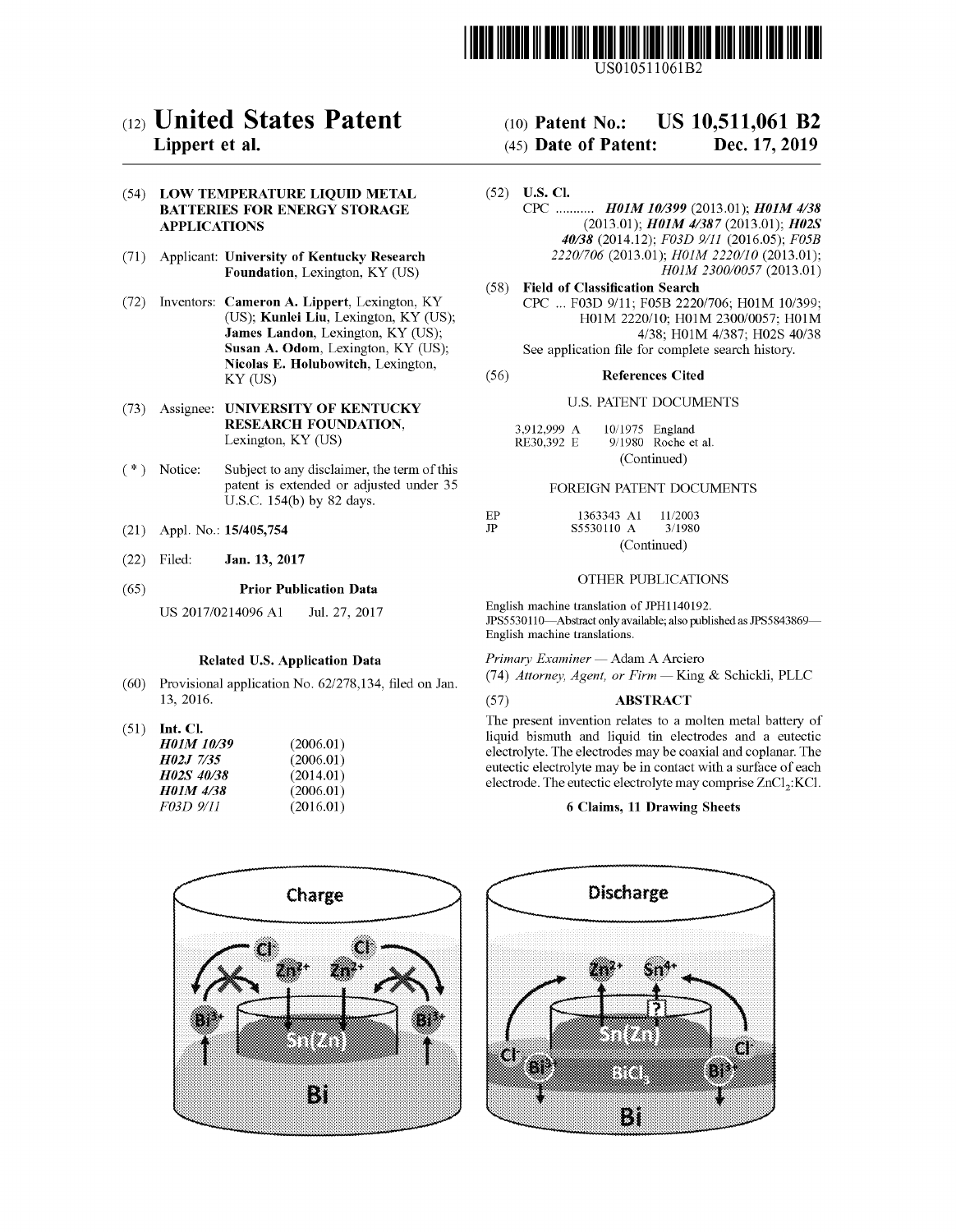## (56) **References Cited**

## U.S. PATENT DOCUMENTS

| 5,279,908 A      | 1/1994  | Bones et al.              |
|------------------|---------|---------------------------|
| 7,993,768 B2     |         | 8/2011 Vallance et al.    |
| 8.268.471 B2     | 9/2012  | Sadoway et al.            |
| 9,000,713 B2     | 4/2015  | Boysen et al.             |
| 9,076,996 B2     | 7/2015  | Bradwell et al.           |
| 2012/0052340 A1* | 3/2012  | Ia O' et al.  H01M 12/085 |
|                  |         | 429/51                    |
| 2013/0040171 A1  | 2/2013  | Galloway                  |
| 2013/0149590 A1  | 6/2013  | Wu et al.                 |
| 2014/0099522 A1* | 4/2014  | Spatocco  H01M 10/20      |
|                  |         | 429/50                    |
| 2014/0272481 A1  | 9/2014  | Chung et al.              |
| 2015/0010792 A1  | 1/2015  | Amendola et al.           |
| 2015/0132627 A1  | 5/2015  | Bradwell et al.           |
| 2015/0132628 A1  |         | 5/2015 Bradwell et al.    |
| 2015/0249274 A1  | 9/2015  | Bradwell et al.           |
| 2015/0295279 A1* | 10/2015 | Numata  H01M 10/399       |
|                  |         | 429/103                   |
| 2015/0325821 A1  | 11/2015 | Bradwell et al.           |
|                  |         |                           |
|                  |         |                           |

## FOREIGN PATENT DOCUMENTS

JP WO Hll40192 A 2015042295 Al 2/1999 3/2015

\* cited by examiner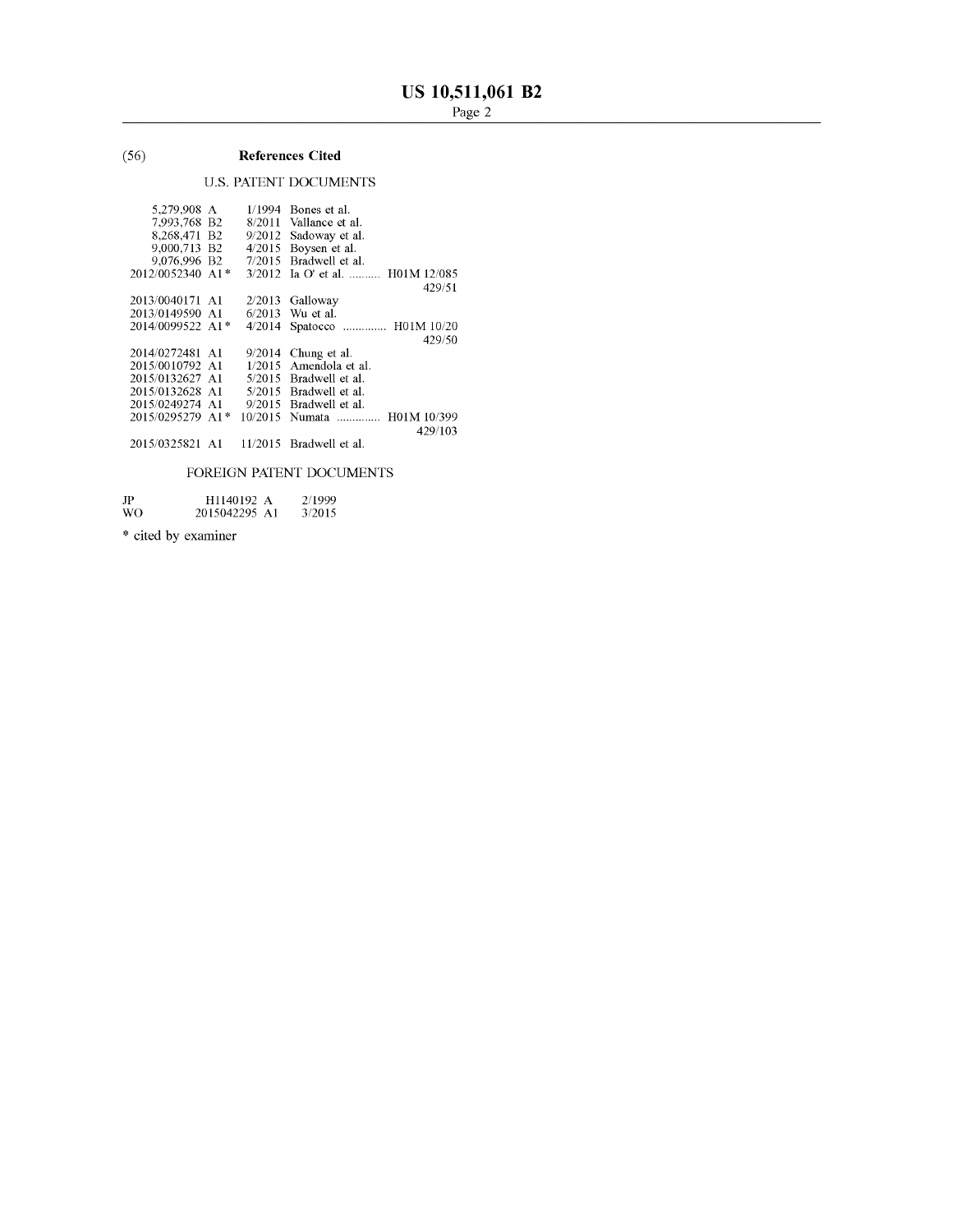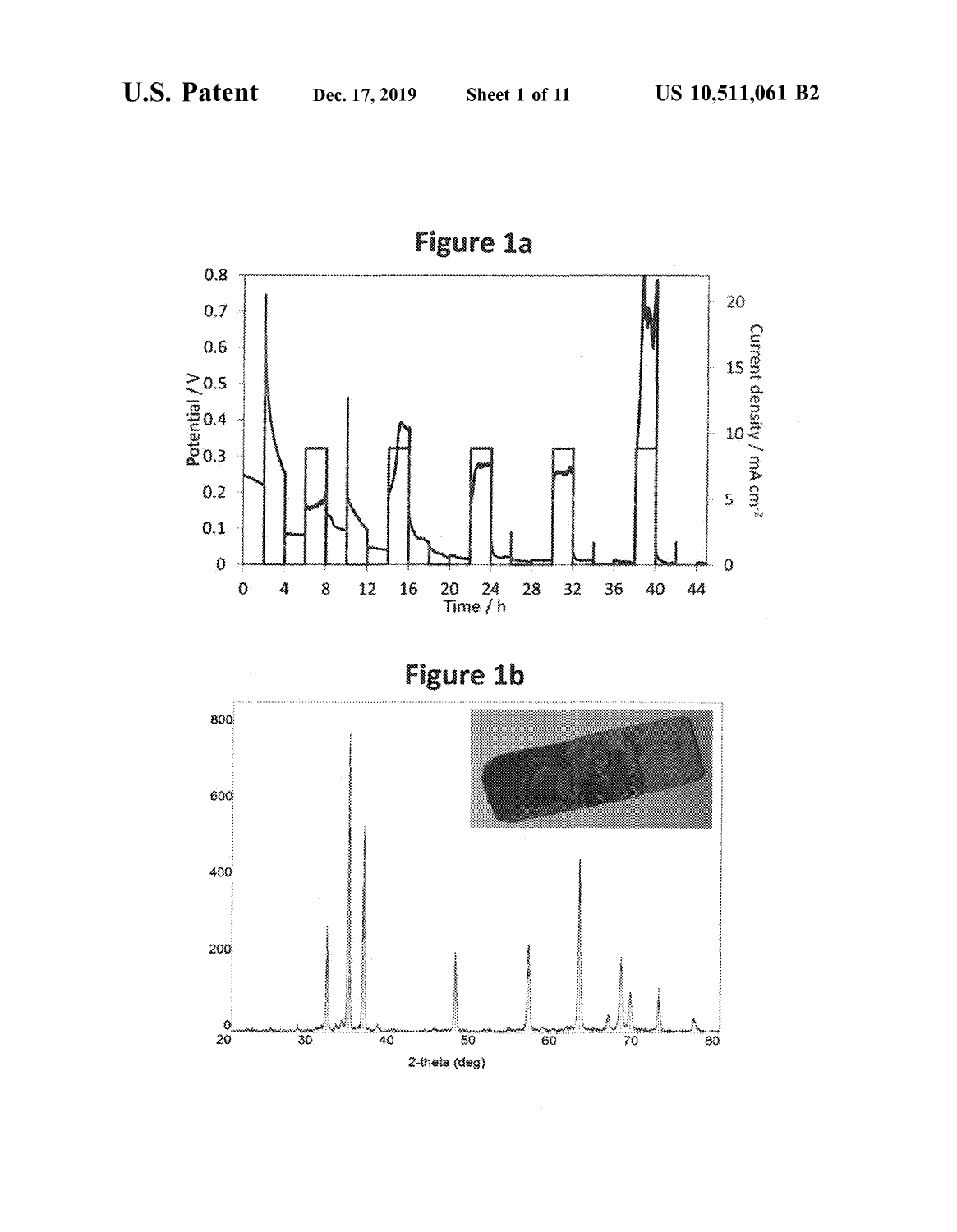

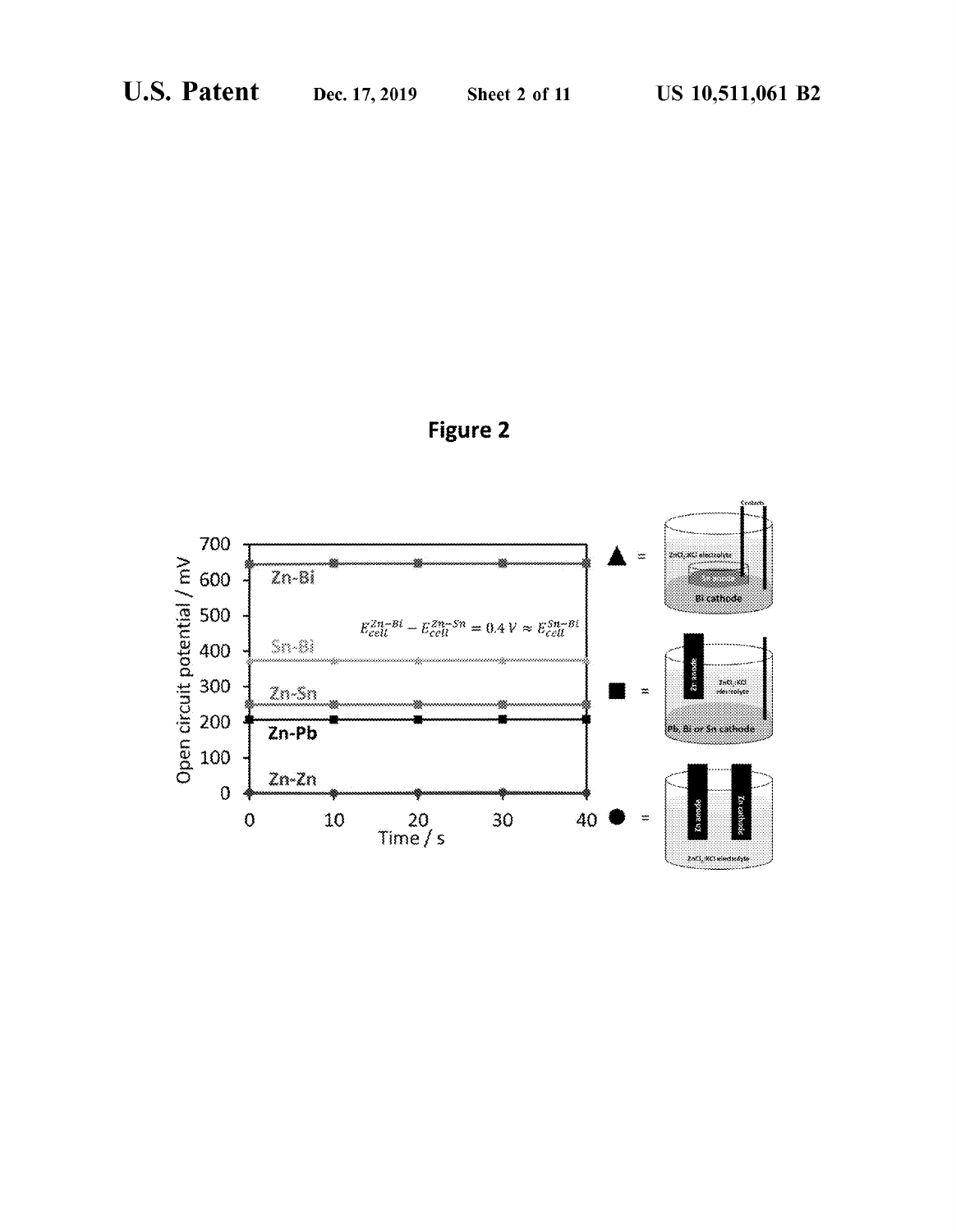

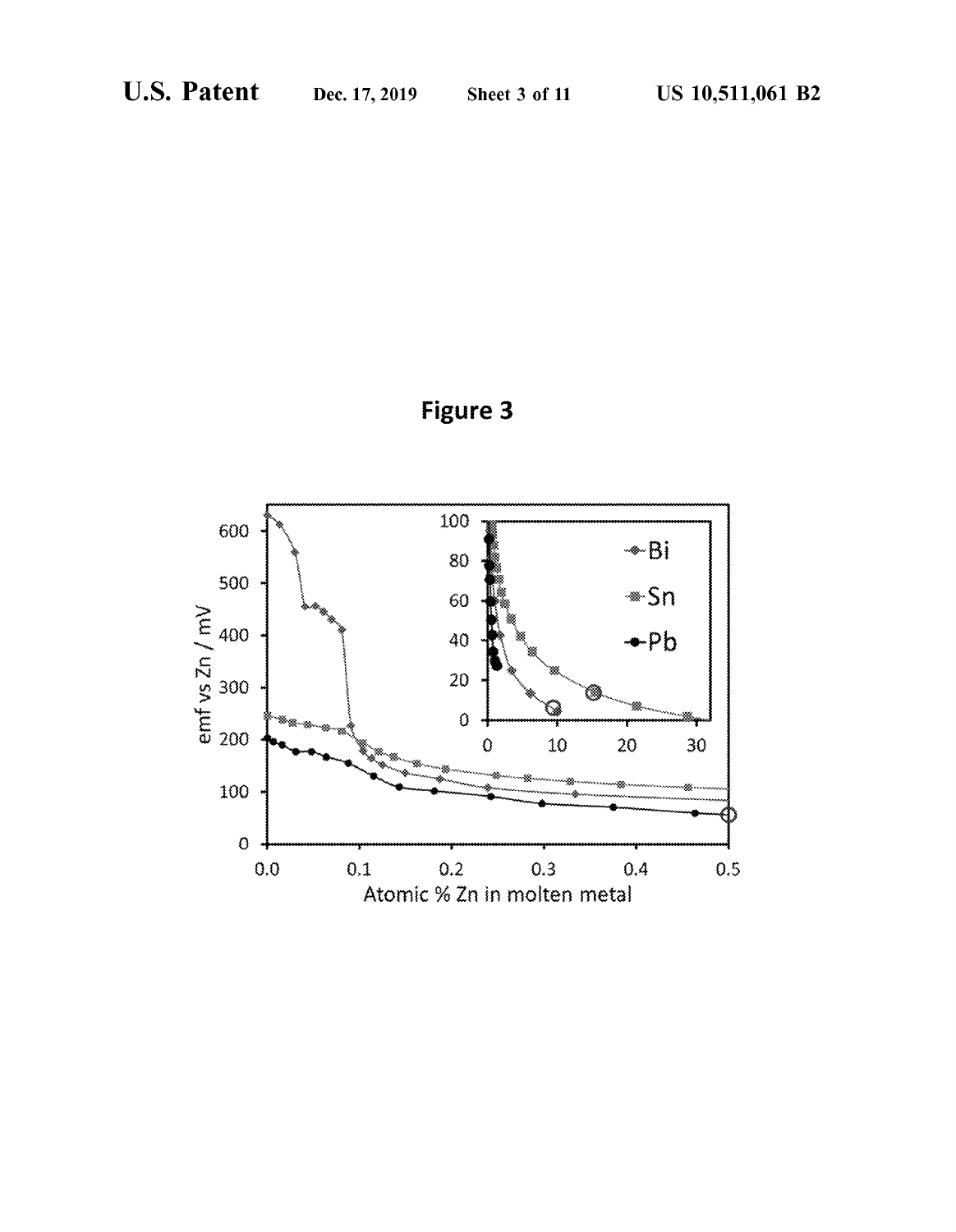## Figure 4

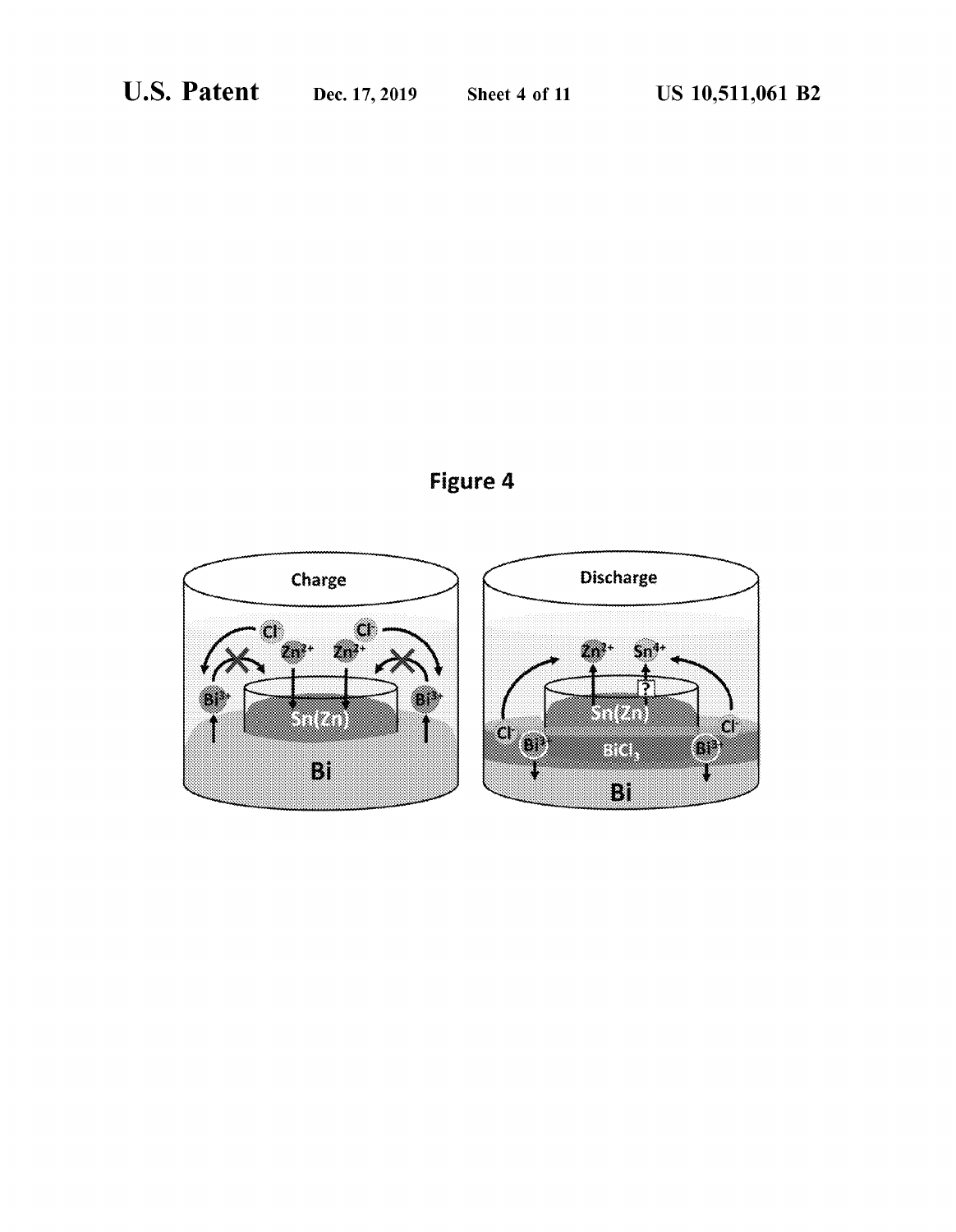

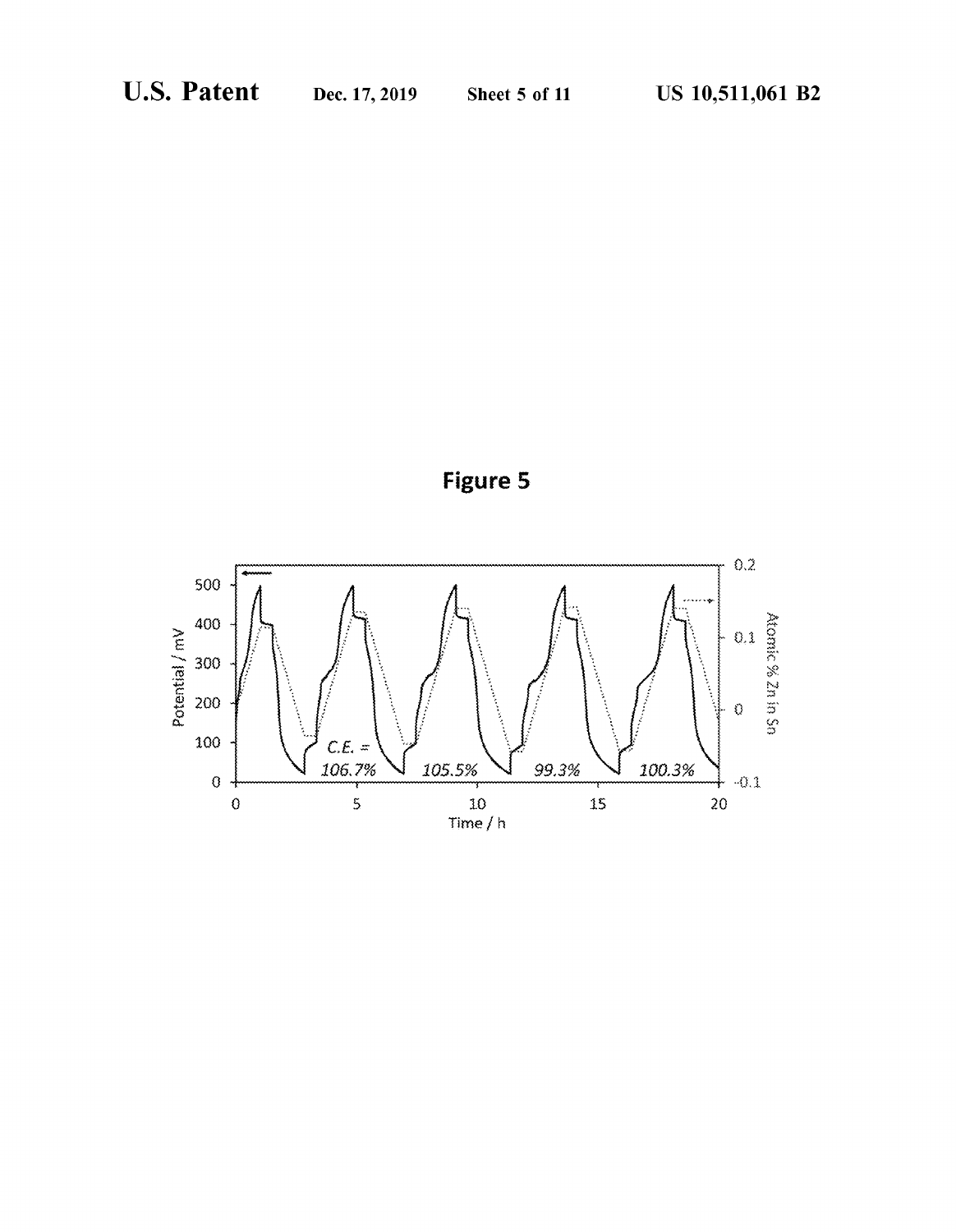

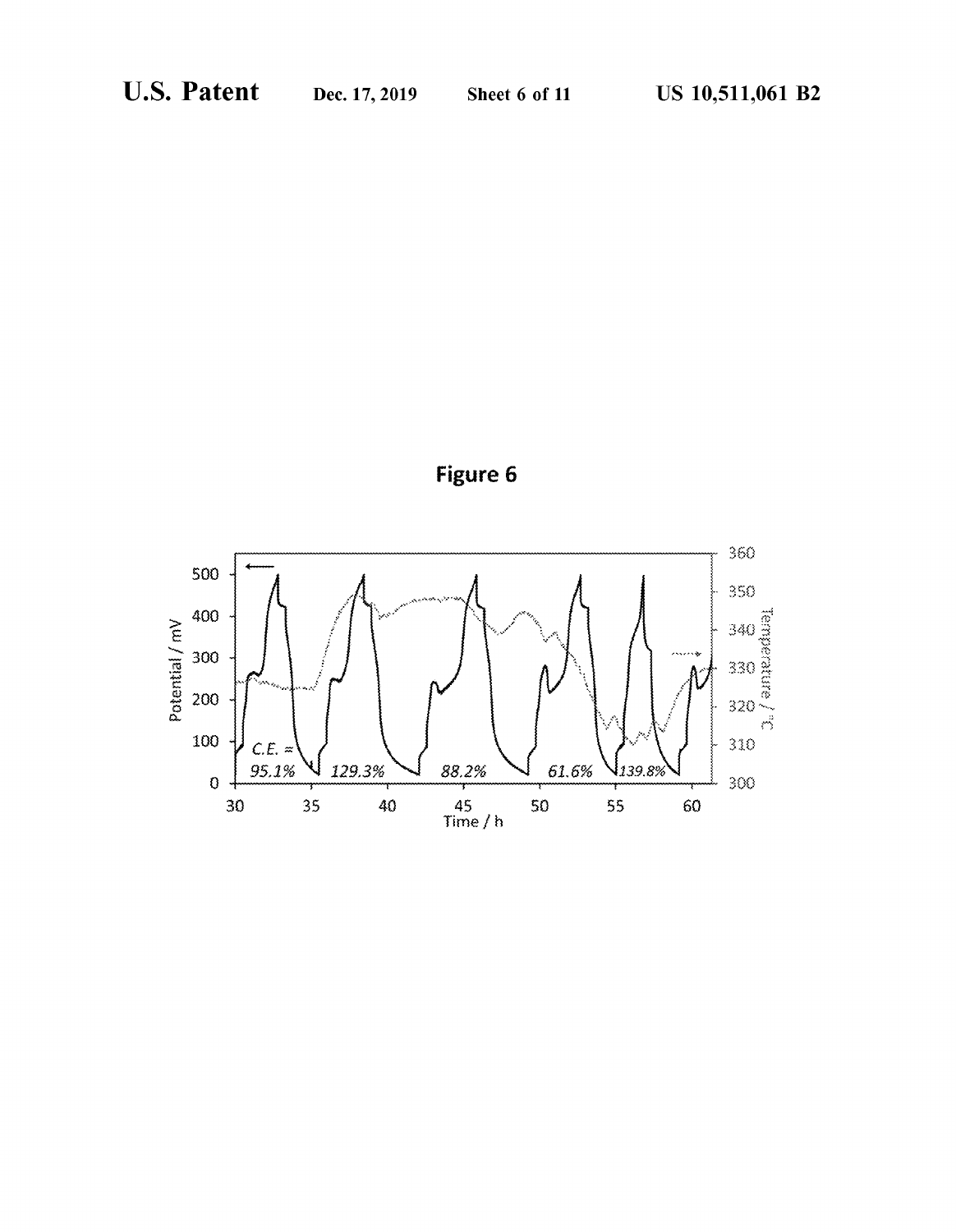

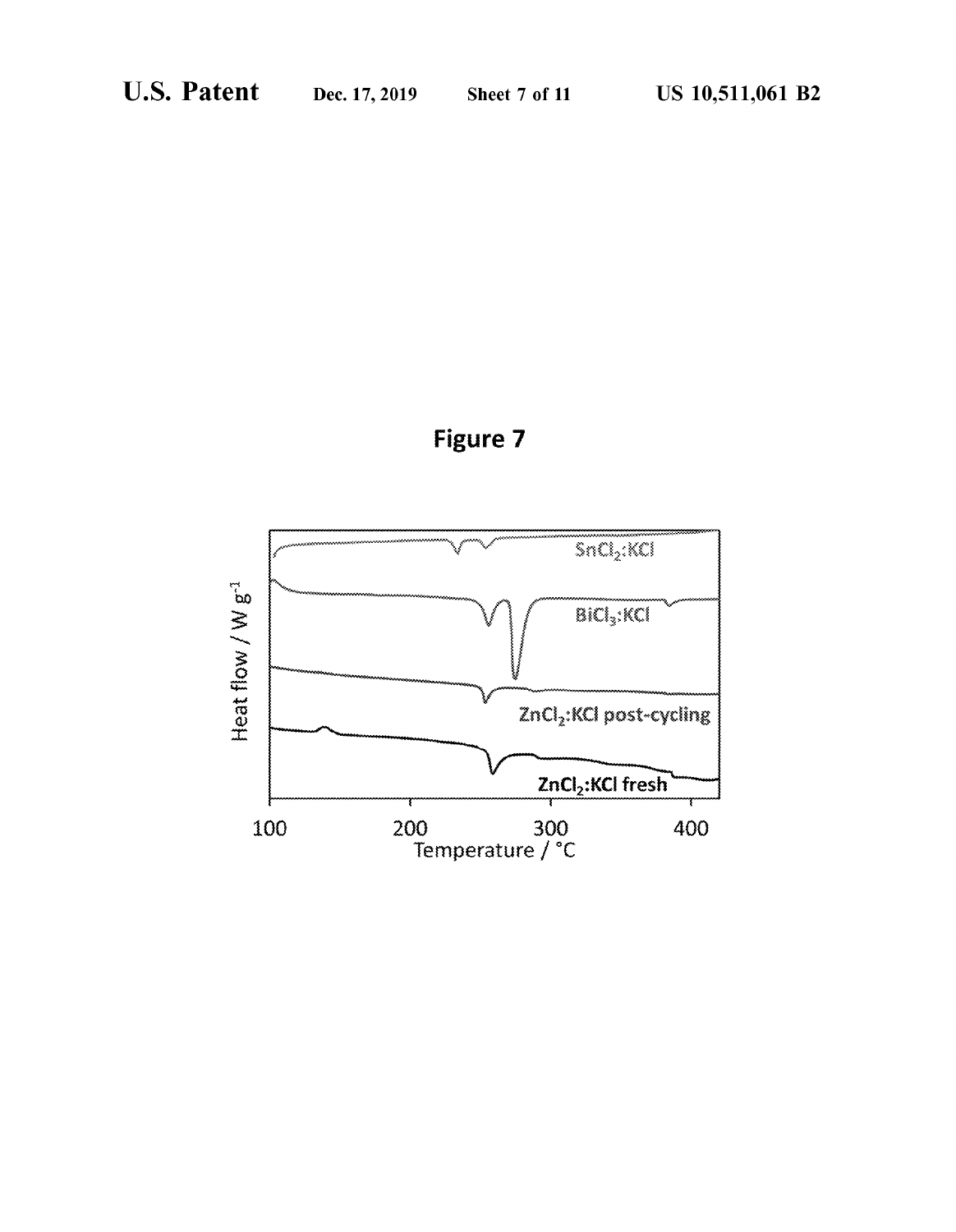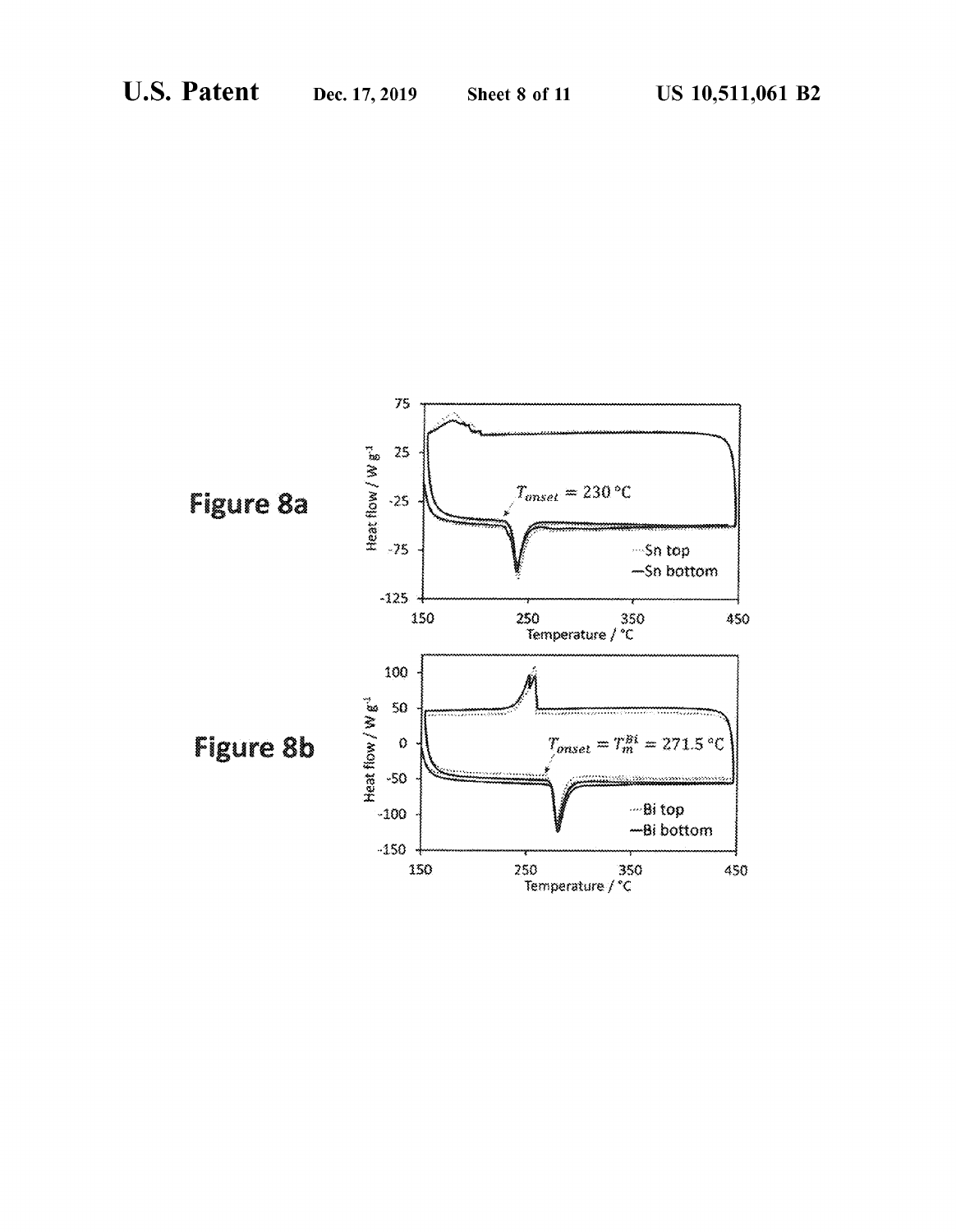

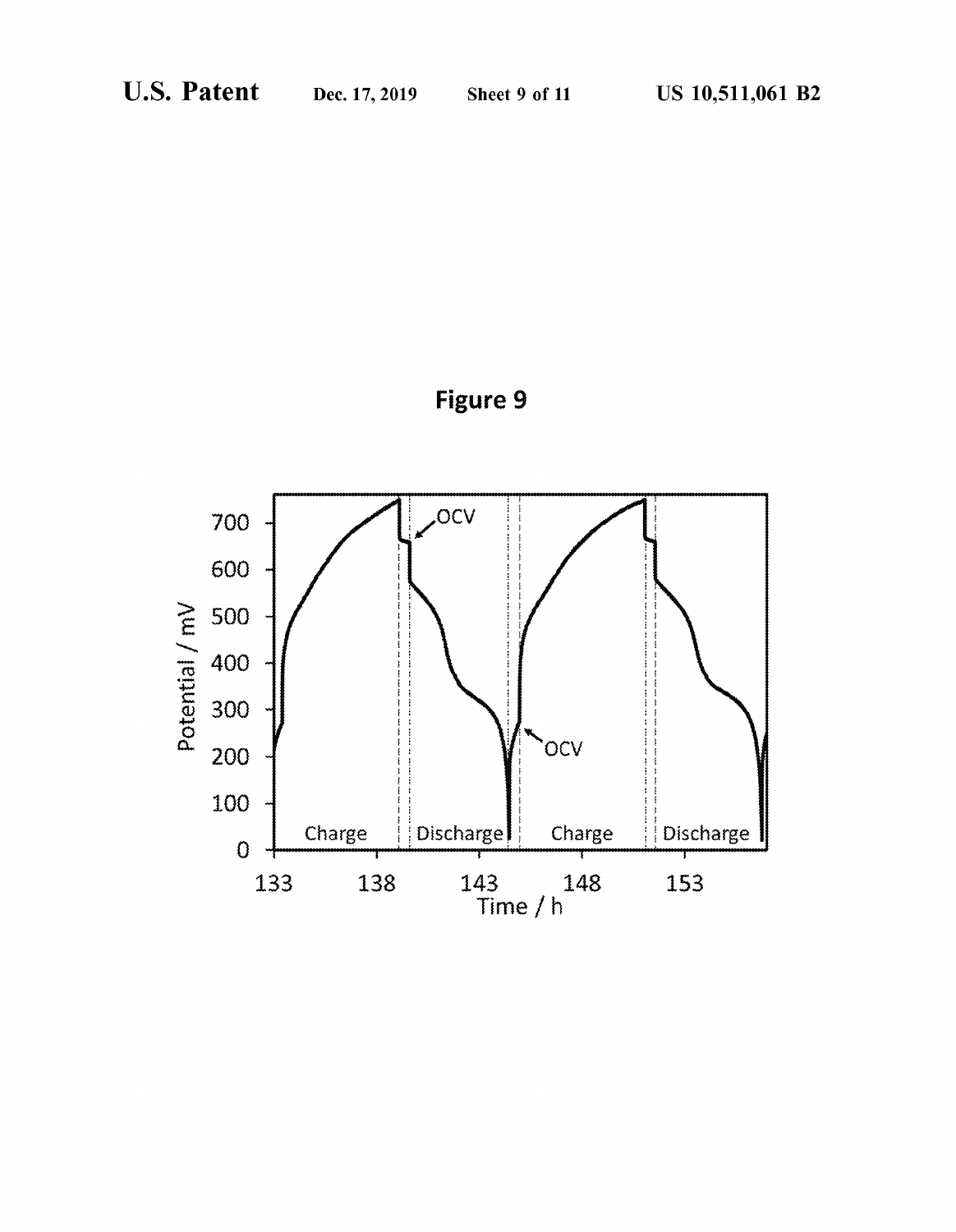

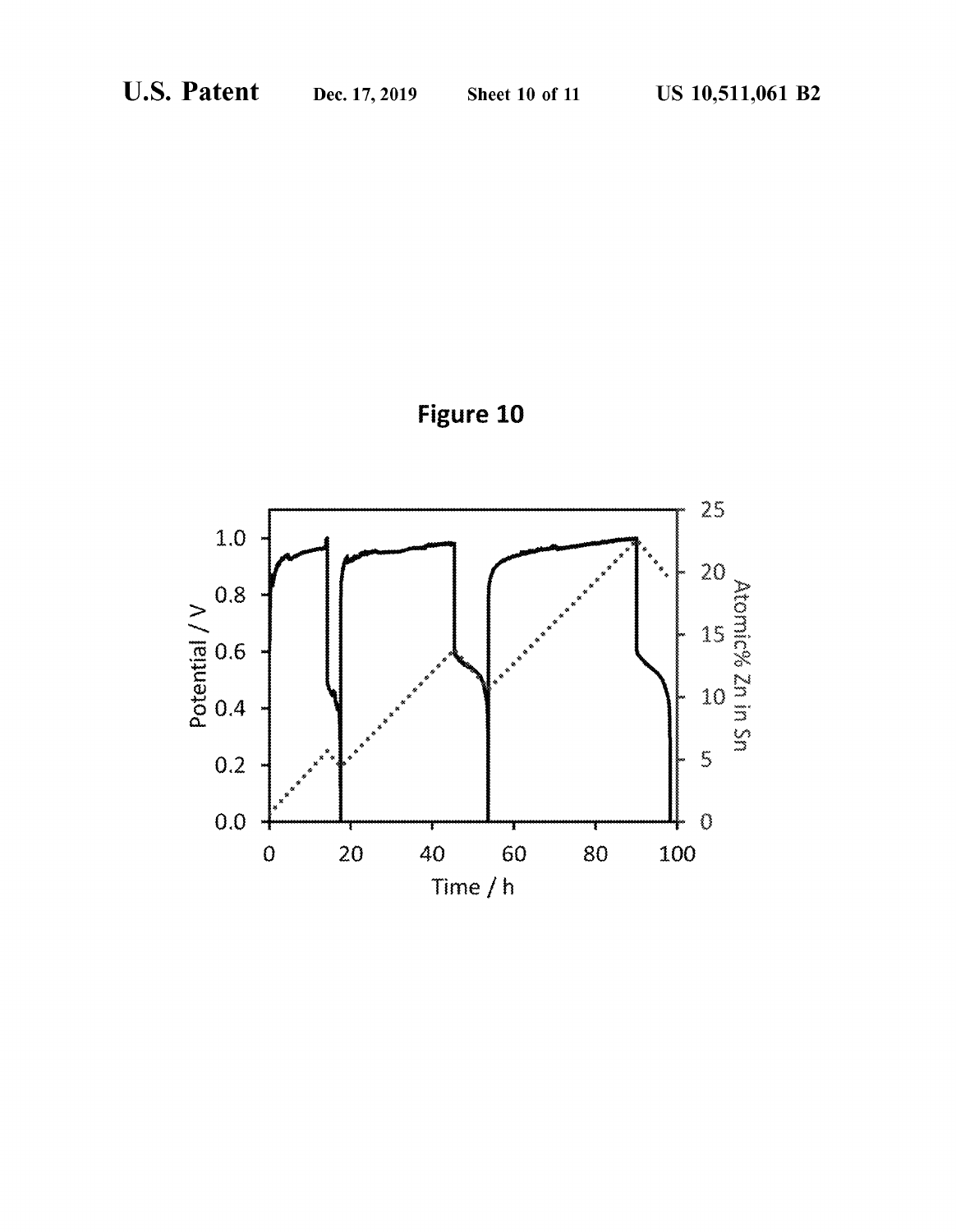

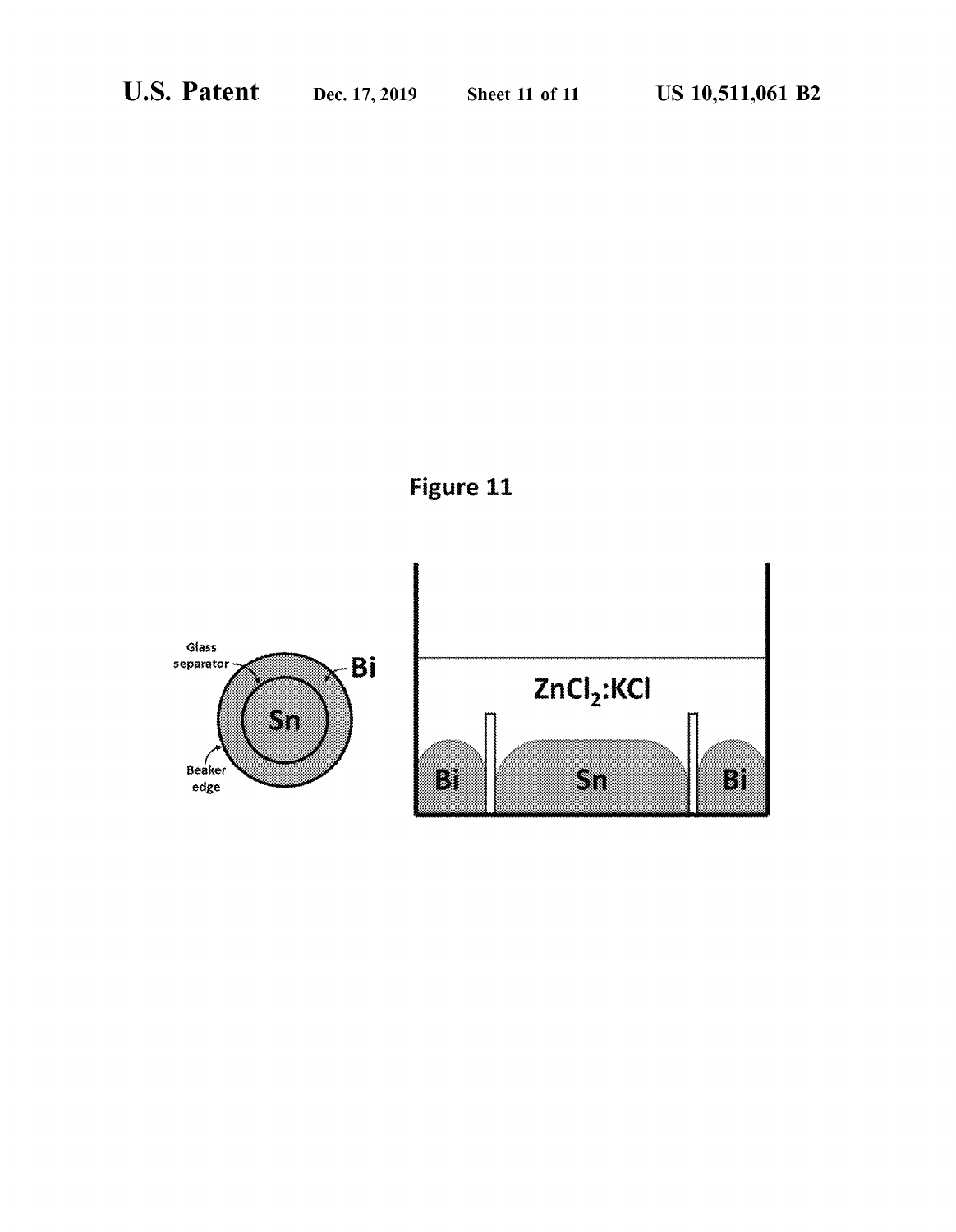## **LOW TEMPERATURE LIQUID METAL BATTERIES FOR ENERGY STORAGE APPLICATIONS**

## RELATED APPLICATIONS

This application claims priority to U.S. Provisional Patent Application 62/278,134, filed Jan. 13, 2016, which is hereby incorporated by reference it its entirety.

### GOVERNMENT SUPPORT

This invention was made with Govermnent support under grant PON2 1300001707 awarded by the Department for Energy Development and Independence. The Government has certain rights in the invention.

## TECHNICAL FIELD

The present invention relates generally to a low tempera- 20 ture liquid metal battery operating at about 300° C. with a ZnCl<sub>2</sub>:KCl eutectic electrolyte and coaxial, coplanar liquid tin and bismuth electrodes.

It is imperative that sources of renewable energy be coupled with energy storage media for efficient and instant energy supplementation to the electrical grid. Large-scale stationary batteries offer several advantages over competing 30 technologies (e.g. pumped hydro, compressed air storage, flywheels, and redox flow batteries) such as small environmental impact, no moving parts (i.e. low maintenance costs) and potentially very long lifetimes. To date, much research has focused on Li-based grid-scale battery technology which 35 suffers from several setbacks, most notably cost and safety; its high energy density better suits Li technologies for transportation and portable applications. Long cycle lifetimes will be required for stationary grid energy storage and membrane crossover (redox flow batteries) or electrode 40 degradation (Li-ion and lead-acid batteries) lead to capacity loss over time despite intensive research. Moreover, there is The present invention also includes energy storage facilia general need for new, alternative battery technologies and Zn is emerging as a favored energy carrier in recently developed systems.

Molten salt-based energy storage, especially its sub-class of liquid metal batteries (LMBs), is one viable option for electrochemical grid storage due to its low cost, high charge carrier concentration, and predicted very long cycle lifetime (1000+ cycles) (10, 11). LMBs employ "structureless" elec- 50 trodes which cannot physically degrade and reduce the possibility of dendrite formation that plagues solid Li and Zn metal-containing batteries. "Liquid metal battery" has previously referred to a three-layer design (anode-electrolytecathode) achieved using materials with different densities at 55 the operating temperature; however, here we expand the definition to include any battery which employs liquid metallic electrodes (in any orientation). Emerging LMB technologies have thus far been limited to materials ( electrode and electrolyte) demonstrating this self-separating 60 layered design which is attractive from a fabrication standpoint (i.e. at minimum, only a simple vessel with a metallic base contact is required) but the stratified design is susceptible to electrode dissolution or magnetohydrodynamic instabilities at high current densities which could lead to cell 65 shorting and thermal runaway. Furthermore, this specialized cell design (requiring immiscible materials with the density

of molten salt between that of the anode and cathode) precludes many potential active and low-cost materials, and often requires exceedingly high operating temperatures (>500° C.). Therefore, orientation of electrodes in the non-5 traditional configuration introduced in this work, where an arc is the shortest path between anode and cathode rather than a line, opens the door for a plethora of high temperature battery materials to be investigated.

An ultimately commercially valuable large scale LMB should have moderate operating temperatures, economical components, and long term cycling stability. Up to now, much research has foregone these marketable features, instead focusing on cells with reactive and costly components that achieve high power output or high nominal voltage. ZEBRA, Mg-Sb, and Ca-based batteries exemplify this point. ZEBRA, while capable of a moderate working temperature (245° C.) is limited in robustness with its beta alumina solid electrolyte and in safety with liquid Na and  $[AlCl<sub>4</sub>]<sup>-</sup>$  active components. Mg-Sb and Ca-based LMBs rely on reactive metals and must operate at exceedingly high temperatures ( 500-700° C.) in order to liquefy the materials. In the present work, we seek to address the shortcomings of these battery technologies while keeping BACKGROUND 25 material/energy costs low. Favorable properties of the above have been combined with Zn-based alloys and the low melting  $ZnCl<sub>2</sub>:KC$  eutectic to demonstrate a LMB which is promising for large scale energy storage.

## SUMMARY OF THE INVENTION

The present invention provides a liquid metal battery (LMB) comprising a vessel holding a first electrode of liquid tin (Sn) and a second electrode of liquid bismuth (Bi). Both the first electrode and the second electrode are in contact with a eutectic electrolyte. The eutectic electrolyte may be ZnCl<sub>2</sub>:KCl. The first electrode and said second electrode may be coaxial and coplanar.

A LMB requires a certain temperature in order to function properly. Where the electrodes are liquid Sn and liquid Bi, the operating temperature needs to be about 300° C.

ties comprising the liquid metal battery described herein. The energy storage facilities may include a source of energy generation, such as a solar cell and/or a wind turbine.

The present invention also provides for methods of storing energy, featuring charging the LMB described herein. The methods further require an operating temperature of about 300° C.

## BRIEF DESCRIPTION OF THE DRAWINGS

FIG. 1a shows cycling data from Zn-Sn cell with ZnCl<sub>2</sub>:KCl electrolyte where the cell was in a charged state (SOC=100%) as-prepared. The testing regimen allowed for discharge at  $0 \text{ V}$  (i.e. short-circuit currents for  $\text{Zn}^{2+}$  reduction at the liquid Sn cathode) followed by charging currents at a constant 100 mA, driving the Zn back to the anode. FIG. *lb*  shows XRD spectrum of solid "crust" observed on liquid Sn surface after cycling (inset shows corroded Zn electrode after cycling).

FIG. **2** shows thermodynamic data from three biphasic cell configurations at 320° C.: solid-solid Zn (circles), solid-liquid Zn-Sn, Pb, or Bi (squares), and liquid-liquid Sn-Bi (triangles).

FIG. **3** shows thermodynamic data for Zn addition to molten metals at 315° C. (Sn and Bi) and 330° C. (Pb). The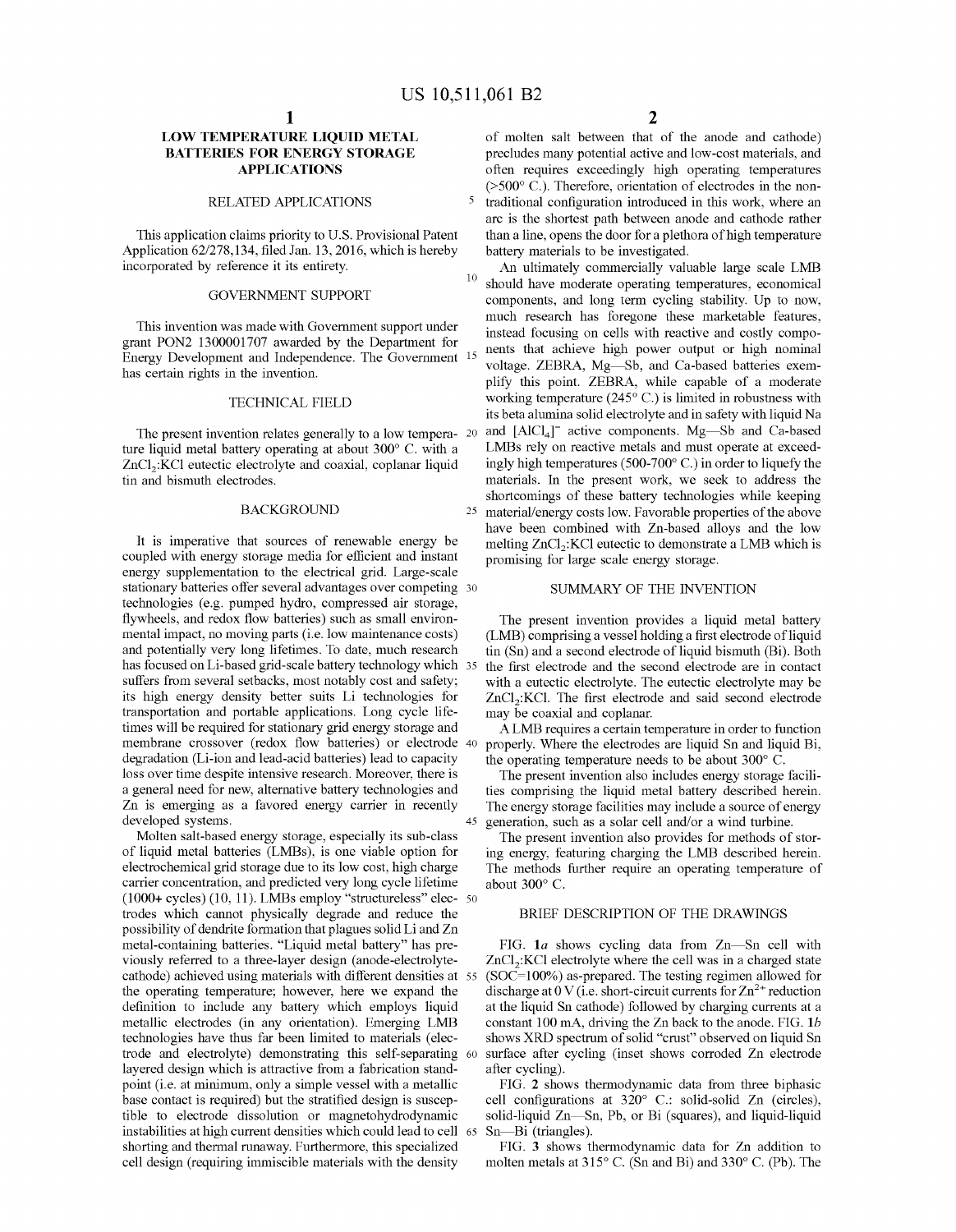inset has the same units showing the full x-axis data and red circles indicate eutectic compositions.

FIG. **4** shows a schematic of proposed charge movement during charge and discharge phases in  $Sn(Zn)||Bi$  battery with ZnCl<sub>2</sub>:KCl electrolyte.

FIG. **5** shows the first few cycles of the Sn—Bi battery charging and discharging at constant 10 mA and 30 min rests (OCV) between phases. Secondary axis shows Sn's at % uptake of Zn during testing. C.E.=coulombic efficiency (discharge capacity divided by preceding charge capacity)<sup>10</sup> and temperature=318±3° C.

FIG. 6 shows the effect of temperature on SnllBi battery (cycles 8-12 shown following the same testing regimen as FIG. **5).** 

FIG. **7** shows DSC analysis of pristine eutectic salts potentially formed during cycling and "used" bulk battery electrolyte after cycling. Data are offset for ease of visualization.

FIG. **S** shows DSC analysis of electrodes after freezing: FIG. *Sa* shows two heating and one cooling cycle of a Sn negative electrode and FIG. **Sb** shows two heating and one cooling cycle of a Bi positive electrode. "Top" refers to the surface exposed to electrolyte.

FIG. 9 shows two cycles from cycling  $Sn(Zn)||Bi$  to a 25 higher cut-off voltage of 750 mV at constant 10 mA and 320° C.

FIG. **10** shows charge-discharge curves for three cycles of  $Sn(Zn)|IBi$  cell at constant 10 mA with higher cut-off voltage (1 V) at 320° C.

FIG. **11** shows top-down (left) and cross-sectional (right) schematics of  $Sn(Zn)|ZnCl_2$ : KCl $B$ i cell. The molten Bi and Sn electrodes form a disk-ring geometry separated by a glass cylinder and blanketed by molten  $ZnCl_2$ : KCl salt.

## DETAILED DESCRIPTION

The present invention provides for a liquid molten battery system comprised of coaxial, coplanar liquid tin (SN) and bismuth (Bi) electrodes with a  $ZnCl_2$ :KCl eutectic electro-40 lyte. Operation of the LMB is possible at temperatures around 300° C. The present invention also provides methods of preparing and using the LMB systems described herein.

The invention described herein is a device and method to store energy as thermal and electrical energy. The device is 45 a low temperature liquid metal battery operating at ca. 300° C. using a  $ZnCl<sub>2</sub>:KCl$  eutectic electrolyte and coaxial, coplanar liquid Sn and Bi electrodes. Using liquid host metals, the favorable energy storage properties of Zn was harnessed to construct a novel battery. Low-melting alloys 50 with high Zn capacity such as ZnSn circumvent the issue of dendrite formation associated with plating solid Zn. The findings present a new option for electrochemical Zn-based energy storage using the  $ZnCl<sub>2</sub>:KC1$  molten salt as a low cost, stable, and safe electrolyte. The main drawback of molten salt electrolytes-i.e. high viscosity-was overcome by exploiting that property to establish a salt bridge and isolate anode and cathode redox half-reactions. The cell arrangement-a coaxial, coplanar electrode design-provides reversible cyclic performance over many days in the  $Sn(Zn)||Bi$  battery and further electrode geometry optimization should lead to larger output current and power densities. Half-cell experiments elucidated thermodynamic behavior in these novel systems and the results translated directly to full cells, thus providing a simple screening 65 method to test many more materials for the growing interest in LMBs for large-scale energy storage. their relatively low melting points, safety/non-toxicity (Sn

Solid Zn metal performed satisfactorily as a negative electrode (anode) material which formed ZnM alloys in liquid positive electrodes, i.e. the cathodes Sn, Bi, or Pb, upon discharge, as well as being a suitable pseudo-reference 5 electrode for the thermodynamic study. The overall cell reaction is

 $Zn(pure)chargeZn(in M)$ 

### $Zn(in M)dischargeZn(pure)$

Where M represents a solvent metal in which Zn is stabilized with a negative Gibbs free energy of formation from its pure form, as has been observed analogously for Ca and for Zn with lanthanides and actinides. Cyclability of these prototype cells, however, was poor owing to wellknown difficulties in electrodepositing solid Zn (i.e. charging mechanism at the negative electrode). Capacities quickly faded over several cycles due to dendritic Zn formations poorly adhering to a corroding Zn solid substrate (FIG. 1). The dendrites formed by localized charging currents yielded non-uniform, lowest energy deposition in the high molal  $(5.8 \text{ m})$   $\text{Zn}^{2+}$  eutectic, and these deposits either extended through the electrolyte and into the cathode (shorting the 25 cell) or detached from the negative electrode and fell onto the liquid cathode (cell depolarization). Ultimately, a ZnO layer (confirmed by XRD, FIG. *lb)* formed on the liquid metal cathode surface and the Zn negative electrode could macroscopically be observed severely corroded (inset, FIG. 30 1*b*). These data are representative of all Zn-M(I) systems investigated (M=liquid Sn, Bi, or Pb).

Despite poor cycling ability, the results nevertheless indicated that an electromotive force (emf) was available between Sn and Bi electrodes which were experimentally 35 confirmed by measuring the OCV of a cell made with liquid metal Sn and Bi (FIG. **2).** Standard reduction potentials give an  $E^{\circ}_{cell}$  of 1.07 V for the half reactions we predicted to occur in this design (Bi oxidation/Zn reduction) but the extremely non-standard conditions, i.e. our high temperature, high concentration solvent-less system warranted a detailed empirical investigation.

Material Selection

It is first demonstrated that no emf exists between symmetric Zn electrodes, as expected, since the half-cell reactions are identical. Zn-M cells with M=liquid Pb, Sn, or Bi showed positive OCVs (208, 250, and 646 mV, respectively) suggesting that the cells are charged as-prepared where Zn (the least noble metal) is the negative electrode, and the liquid metal is the positive electrode. The mechanistic origin of these emfs is not immediately clear from a classical thermodynamics perspective (i.e. they are not well-predicted by tabulated values) owing to several possible contributing factors: a large deviation from standard conditions; extremely high ionic concentration/activity (they are not solvated); and complexities of the (metal-)molten salt-liquid metal interface. Further discussion on LMB thermodynamics for an analogous system can be found elsewhere. The results here demonstrate that the thermodynamics of a liquid-liquid metal battery prototype can indeed be predicted empirically from a Zn reference system where  $E_{cell}^{Zn-Bi}$  $E_{cell}$ <sup>Zn-Sn</sup> $\approx E_{cell}$ <sup>Sn-Bi</sup>

Host Metal Selection.

To investigate and select a host negative electrode metal for reversible Zn alloy formation, we measured the emf of molten alloys with increasingly higher Zn content versus a Zn metal reference (FIG. 3). Bi, Pb, and Sn were chosen for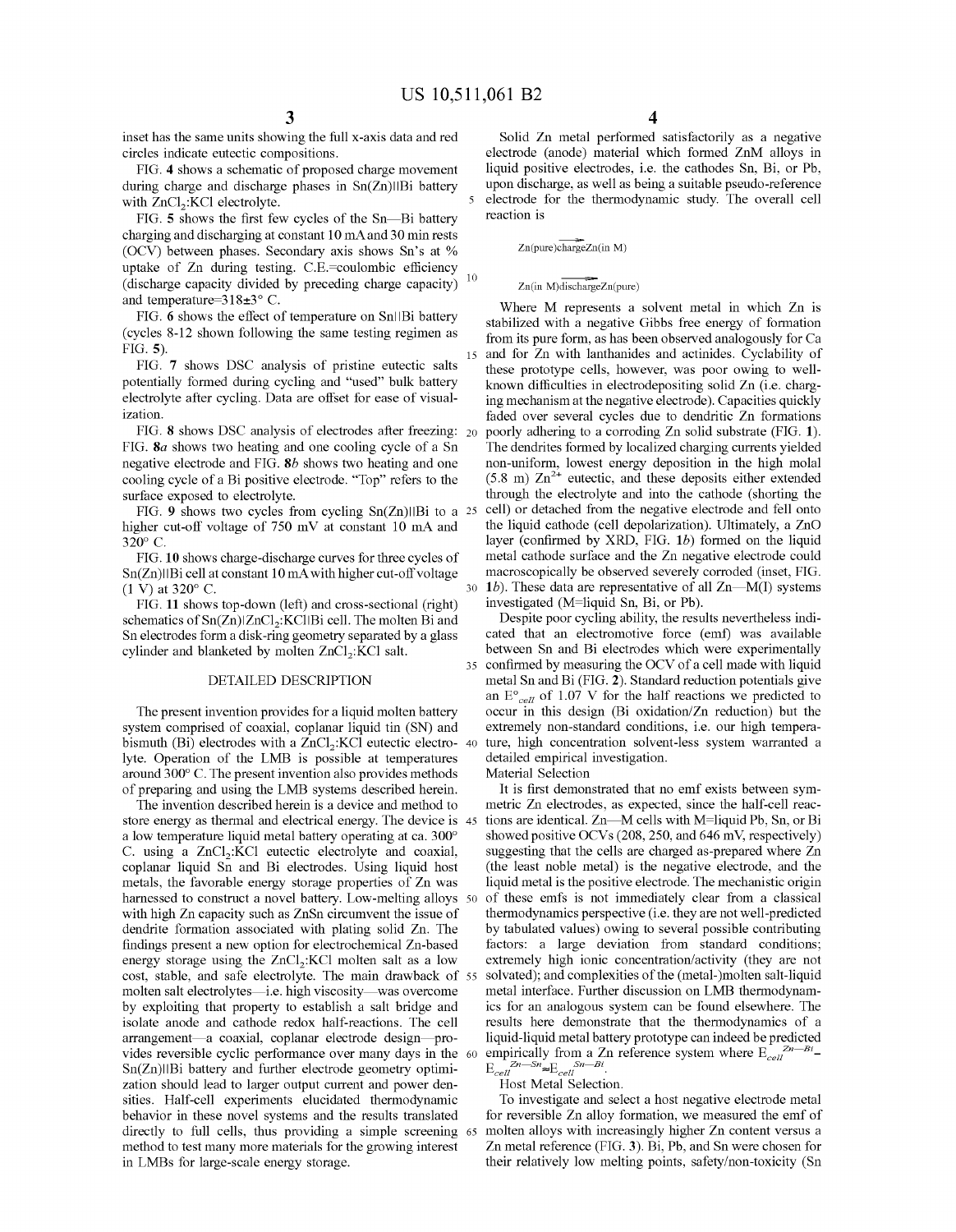and Bi), and availability/cost (assuming the price of Bi could come down significantly if it finds more commercial utility than its current niche applications). While pure molten Bi shows the largest emf vs. Zn  $($ >600 mV), its driving force quickly drops to values below that of Sn with small  $(0.1 \text{ at } 5$ % ) Zn addition. Pb has the lowest initial emf which remains lowest for all Zn additions—the Pb data is truncated since the liquidus for Pb—Zn rises sharply beyond  $\sim$ 0.5 at % Zn, becoming solid at this working temperature. Sn, however, maintains the highest emf of the three metals beyond 0.1 at  $10$ % Zn content, and does not cross the x-axis (i.e. thermodynamically equivalent to Zn metal) until ca. 32 at % Zn (inset). This implicates Sn as a good negative electrode candidate, as it can hold a high Zn content while providing more of an electrochemical driving force in the preferred molten phase than would solid Zn. Sn also has the lowest melting and eutectic points (230 and 198.5° C.) which may enhance Zn mobility. Of these metals, Bi is a cathode candidate because it has the largest potential relative to pure Zn.

The circles in FIG. **3** indicate eutectic compositions of M—Zn alloys. The eutectic is kinetically significant because mobility of Zn in M is increased at compositions near this point. Thus, despite the thermodynamic capacity being approached (nearing O V vs Zn), the kinetics become more 25 favorable which should allow a full cell to maintain or increase power output at low states of charge. From the above analysis, and considering the high density of Bi and an appropriate host electrode material.

Sn|ZnCl<sub>2</sub>:KCl|Bi Cell.

The measured OCV of 400 mV for the Sn-Bi cell indicated that Sn served as the negative electrode and Bi was the positive electrode. In contrast to most electrochemical cell designs including all other LMB designs published  $35$ to-date, the electrodes were not (indeed, they could not be) oriented in a typical parallel plate configuration with a straight line being the shortest inter-electrode path, since liquid Bi and Sn are both more dense than  $ZnCl<sub>2</sub>:KCl$ . The implications of our coaxially oriented electrodes are that charged species  $(C<sup>-</sup>)$  must travel in a parabolic path in  $40$ balancing the charge passed through the external load (FIG. **4).** This will undoubtedly contribute to internal cell impedance but is compensated for by the very high chloride concentration and the fact that ion mobility in molten salts is orders of magnitude higher than in aqueous batteries (19). 45 Furthermore, the electromagnetic field generated when passing currents in the coaxial electrode configuration may actually enhance non-linear ionic mobility, although this is out of the scope of the current investigation. The validity of hypothesized electrochemical reactions occurring in our 50 system (FIG. **4)** will be explored in the following results and discussion.

Cycling Tests.

The Sn—Bi battery with coaxial electrodes and  $ZnCl<sub>2</sub>$ :<br>KCl electrolyte was subjected to cycling tests as-prepared. It was initially unclear what suitable cutoff voltages should be for this new system so  $500/20$  mV were initially chosen for charge/discharge voltage thresholds at constant currents of 10 mA  $(-3 \text{ cm}^2)$  electrode area), and data for the first few cycles are shown in FIG. **5.** The cycling regimen includes 30 minute rests between each charge or discharge phase to  $60$ allow for thermal convective mixing of the newly formed molten alloys and the secondary axis shows the atomic % of Zn going into or out of the Sn negative electrode ( calculated by charge passed on each phase assuming 100% charge efficiency). The same wave shape is assumed for Bi oxida-  $65$  tion to Bi<sup>3+</sup> during charge and reduction back to Bi during discharge.

**6** 

Upon charging,  $\text{Zn}^{2+}$  in the electrolyte must be reduced at Sn (the negative electrode) with a corresponding oxidation reaction (Bi- $>Bi^{3+}$ ) at the positive electrode. A new BiCl<sub>3</sub> phase then forms above the molten Bi which does not mix significantly with the bulk electrolyte owing to its higher density ( $\rho_{320^\circ}$   $c^{BiCl_3=3.71}$  g cm<sup>-3</sup> (20) and  $\rho_{320^\circ}$   $c^{ZnCl_2}$ .  $\kappa c$ *i*=2.21 g cm<sup>-3</sup> (21)). Pure ZnCl<sub>2</sub>:KCl remains between the cathode and anode serving as both a salt bridge and active negative electrode component.

Charging to 500 mV occurs over  $\sim$  2 h and the voltage profile shows a shoulder early in the charge. The OCV after Zn reduction at Sn is stable at 400 mV after each charge and a liquid SnZn alloy has formed; the binary phase diagram shows a depressed melting point in the already liquid Sn when a small amount of Zn (up to 14.9 at %) is incorporated (22). Upon discharge, oxidation at the anode may either be  $Zn$ -> $Zn$ <sup>2+</sup> or Sn->Sn<sup>4+</sup> with complementary reduction of either  $Bi^{3+}$  or  $Zn^{2+}$  to its neutral form at the molten Bi cathode. The nobility series of these elements from standard reduction potentials gives: Bi (+0.31 V),  $\text{Sn}^{4+\rightarrow2+}$  (+0.15 V),  $Sn^{2+\rightarrow 0}$  (-0.13 V), and Zn (-0.76 V). This suggests that Zn and Bi will be preferentially oxidized and reduced, respectively, for the overall cell reaction:

$$
3Zn + 2Bi3+ \to 3Zn2+ + 2Bi; Ecell=400 mV
$$
 [1]

FIG. **5** indicates a slight deviation from this behavior over several cycles, where the atomic % of Zn in Sn goes below zero thus indicating some portion of the charge passed was associated with Sn oxidation and Zn reduction at anode and cathode which likely gives rise to features such as shoulders  $_{30}$  in the voltage profile. This would also explain the > 100% the coulombic efficiencies observed in the first cycles, where Bi(I) can accept a small amount of reduced Zn. Also possible is metal dissolution in molten salt or the formation of insoluble species as a thin solid-electrolyte interphase (SEI) at one or both of the electrodes from a small uptake of ambient  $O_2$  or  $H_2O$  during testing (e.g. in the form of ZnO or oxychlorides), but the process appears to be self-limiting as we have not observed any long-term capacity fading. The SEI therefore does not significantly inhibit charge mobility in the battery.

The above analysis presumes that the  $Bi^{3+}$  generated during charging does not traverse the electrolyte and reach the Sn electrode, evidence of which we never observed (e.g. cell depolarization during extended charging). The glass separation barrier, viscosity of molten salt, and BiCl<sub>3</sub> phase all contribute to segregating anodic and cathodic processes. These form a simple salt bridge balancing charge with the high concentration of mobile Cl<sup>-</sup> ions and preclude the need for expensive membranes or cumbersome separators, which would easily degrade under LMB operating conditions.

Effect of Temperature.

The temperature was raised to examine its effect on kinetics in the Sn-Bi battery. Charging time to the 500 mV cutoff voltage increased from two to five hours when cell temperature increased by 30° C. which. This represents a  $2.5x$  increase in capacity at the negative electrode: a higher degree of alloying (Zn in Sn) is achieved because the liquidus is reduced. The potential shoulder during charging also becomes more pronounced at the elevated temperature (hours 50-62 in FIG. **6).** This phenomenon has not been observed in previous LMB systems and may be related to new phase formation at either electrode. Coulombic efficiency is reduced at these temperatures since the charging shoulder is not mirrored in the discharge phase.

Post-Cycling Materials Analysis.

An analysis of the battery materials (electrodes and electrolyte) was carried out after the above cycling experiments. The experiment was stopped when the calculated Zn content in the Sn anode was 0.17 at % and at the cathode contained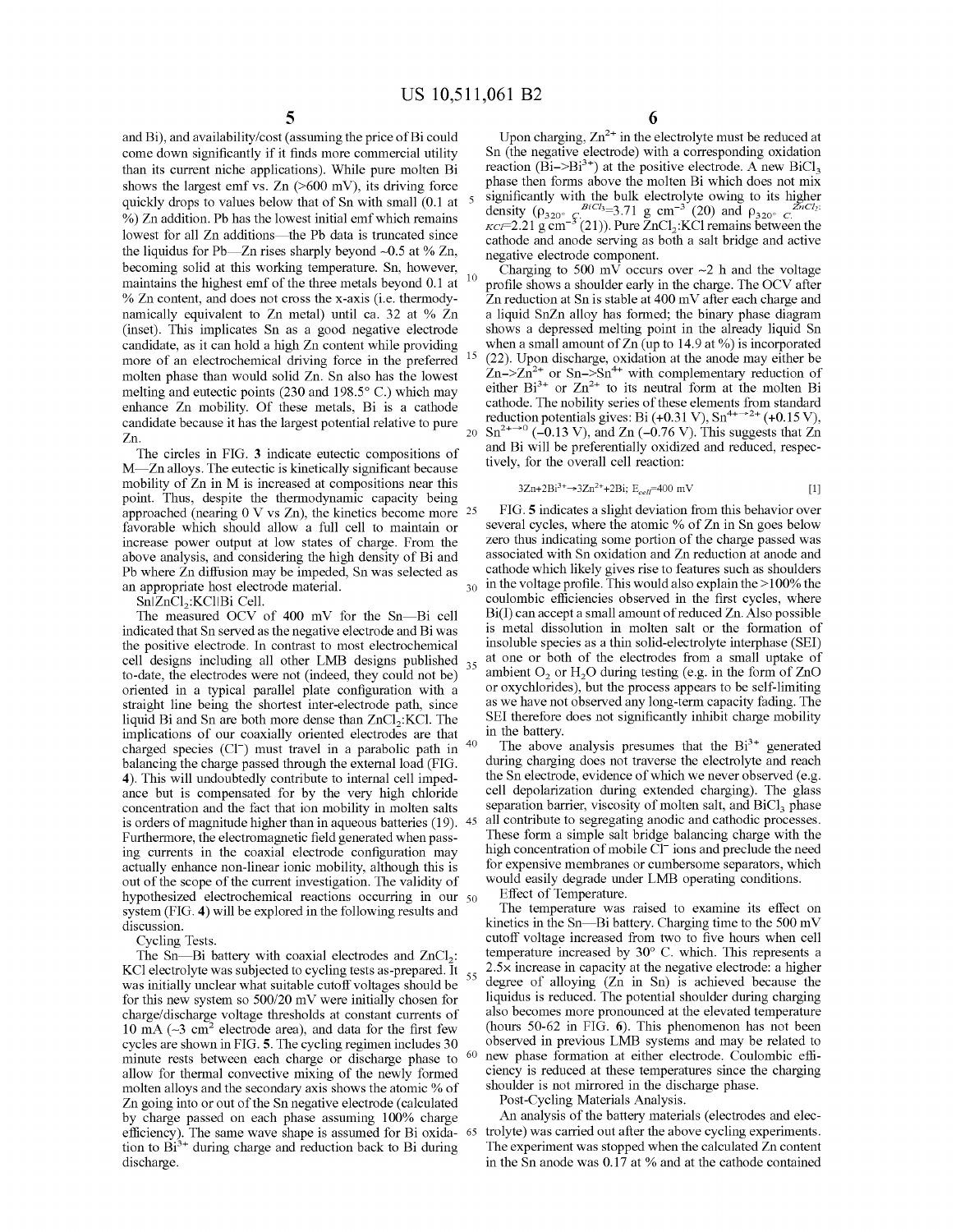59 mg  $BiCl<sub>3</sub>$ . DSC of all the pristine salts containing reduced metal species that could have formed in our cell  $(ZnCl<sub>2</sub>:KCI,$  $SnCl<sub>2</sub>:KCI, and BiCl<sub>3</sub>:KCI) was taken to compare to the$ bulk battery electrolyte after cycle tests (FIG. **7).** The spectra show that the bulk electrolyte essentially remained as pristine  $ZnCl<sub>2</sub>:KC1$  eutectic. This reflects the integrity of the electrolytic salt bridge which prevents mixing of active species that would degrade cell capacity throughout cycling.

The degree of alloying in the electrodes is an important factor in determining LMB capacity because Zn is the active negative electrode material stored in a liquid Sn host. It was unclear as to whether sufficient thermal mixing would occur in the liquid metal alloys (i.e. does a SnZn alloy formed during charge phases mix uniformly or is Zn enriched at the electrode-electrolyte interface). After freezing and without mechanically induced stirring, the electrodes were analyzed by DSC and EDX at the "top" (interfacing the electrolyte) and "bottom" (unexposed to electrolyte) of each metal (FIG. **S** and Table 1). For DSC, according to their ternary phase diagrams (22), any uptake of metals available in the battery  $20$ (Zn, Bi, or Sn) into pure Sn (anode) or Bi (cathode) would reduce the melting point. The Sn electrode (FIG. *Sa)* shows a slight reduction in melting point (T<sub>onset</sub>=230° C. compared to  $T_m^{Sn}$ =232° C.) supporting the charging data: alloy formation to a small atomic %  $\overline{Z}$ n. Furthermore, top and bottom  $25$ areas of the electrode yield virtually identical spectra (same T *onset)* indicating that a homogeneous alloy had been formed. Formation of uniform alloys increases the battery's capacity and is critical to ultimate achievable current densities. If the rate of alloy mixing is below a critical current density, Zn will accumulate at the surface and may form solid Zn dendrites extending into the bulk electrolyte. To solve this issue and increase power output, we are exploring different electrode geometries (e.g. small hemispherical molten Sn arrays) which will increase surface area and Zn <sup>35</sup> diffusion. The positive Bi electrode (FIG. **Sb)** had an onset temperature equivalent pure Bi  $(T_m^{\overrightarrow{Bi}}=271^\circ \text{ C.}$  suggesting that no Zn or Sn species reached the cathode.

Phase change data were supplemented by EDX elemental analysis of top and bottom areas of each electrode which were allowed to freeze immediately after cycle tests. According to Table 1, there was no statistically significant difference in Zn composition at either side of the electrode. This corroborates the electrochemical processes hypothesized to occur during charge and discharge processes detailed above. Interestingly, the average 5 at % Zn in Sn detected was significantly higher than that predicted by the charges passed at end of testing. This could be due to incomplete Zn stripping during discharge; if there is a metastable liquid SnZn composition, Sn may be preferen- <sup>50</sup> tially oxidized before complete Zn stripping, leaving some amount of Zn always in the alloy after initial cycling. There may also be natural anisotropic enrichment of Zn near the

TABLE 1

| EDX analysis of negative (originally 100% Sn)<br>and positive (orig. 100% Bi) electrodes after cycling.<br>Values are averages of two different spots from each side. |                |                 |     |               |                  |          |  |
|-----------------------------------------------------------------------------------------------------------------------------------------------------------------------|----------------|-----------------|-----|---------------|------------------|----------|--|
|                                                                                                                                                                       | Top $(at \%)$  |                 |     | Bottom (at %) |                  |          |  |
| Electrode                                                                                                                                                             | Bi             | Sn              | Zn  | Bi            | Sn               | Zn       |  |
| Negative<br>Positive                                                                                                                                                  | $^{()}$<br>100 | 94.5<br>$^{()}$ | 5.5 | 0<br>100      | 95.5<br>$^{(1)}$ | 4.5<br>0 |  |

Effect of Starting with SnZn Alloy.

It was next set about to explore the performance and voltage range of a Snl|Bi battery where the negative electrode already contains some Zn (e.g. it is more charged than pure Sn as constructed). In a fresh Sn||Bi cell, the initial OCV increased from  $355 \text{ mV}$  to  $502 \text{ mV}$  after adding 0.65 at % Zn alloy to Sn. This in excellent agreement with the pure metal thermodynamic data from FIG. **3** and FIG. **4;**  0.65 at % Zn in Sn brings it 151 m V closer to pure Zn-like behavior (0 V vs. Zn).

In cycling tests performed as in FIG. **5** and FIG. **6**  (constant 10 mA, 500 mV cut-off), the  $Sn(Zn)$ ||Bi cell yielded a voltage profile with similar cyclical behavior. The 500 mV cut-off for all above cycle tests had been selected somewhat arbitrarily due to the unknown performance and capacity of these novel cells. To see if the cell could deliver a higher output voltage, the charging cut-off value was first increased to 750 mV with a representative two-cycle window shown in FIG. **9.** Two waves are observed during discharge which are difficult to interpret since the phase diagram for ZnSn does not show binary phases and the cathode is presumably undergoing a simpler process. Thermal convection or concentration-dependent inter-atomic interactions in the molten ZnSn cathode may give way to the observed phenomenon at this temperature.

To explore the limits of the cell, the cut-off charging voltage was increased to 1.0 V. Interestingly, the charge voltage plateaus around 0.95 V, only gradually increasing to 1 V over many hours (35 h in cycle 3). Also, at the higher limit, coulombic efficiency decreases as the Sn electrode accepts more and more Zn without releasing it during discharge (secondary axis, FIG. **10).** Since most metals are soluble to some degree in molten salts (typically as lower valence dimers e.g.  $Zn_2^2$ , the solubility of Zn, Sn, or Bi in  $ZnCl<sub>2</sub>:KCl$  or Bi in BiCl<sub>3</sub> may contribute to this behavior (23). While the solubility of Zn in its molten chloride is low  $(< 0.18 \text{ mol } \%)$ , Bi metal exhibits high solubility in BiCl<sub>3</sub> (46) mo! % at 320° C.) and a solid BiCI subhalide species may form during charge and reduce discharge capacity. The cell may thus be better suited for a design using less Bi (0.05 mo! used in this case) or for alternative cathode geometries such as hemispherical molten Bi arrays where  $BiCl<sub>3</sub>$  generated during charge would have a smaller contact area with metallic Bi. This is also one of few feasible routes to increase the surface area of molten electrodes for higher output current densities due to radial diffusion of active species.

## EXAMPLES

### Materials

A custom-built heater was machined in-house from an Al block (Multipurpose 6061 alloy, McMaster-Carr). The Al surface of the alloy upon freezing. 55 was milled to house five cartridge heaters (500-W, McMaster-Carr) powered by two Variacs around a central reactor compartment, which was bored to fit a 50 mL beaker snugly along the sides and base. Anhydrous  $ZnCl<sub>2</sub>$  (stored in an argon-filled glove box) and KCl were used to make 1:1  $\frac{60 \text{ (molar ratio)} ZnCl \cdot KCl \text{ molten salt electrodes } (46.32 \text{ g})}{(46.32 \text{ g})}$ (molar ratio)  $ZnCl<sub>2</sub>:KC1$  molten salt electrolytes (46.32 g total). The room temperature salts were pre-mixed with a glass rod to ensure uniform melting. Tin shot (99.8%, Strem) and Pb shot (99.9%, Aldrich) were used as-received while Bi pieces (99.99%, Fisher) and Zn foil (99.9%, Strem) were 65 physically abraded with 220-grit sandpaper followed by acetone and DI rinsing to remove the dull oxide layer and reveal shiny surfaces before using.